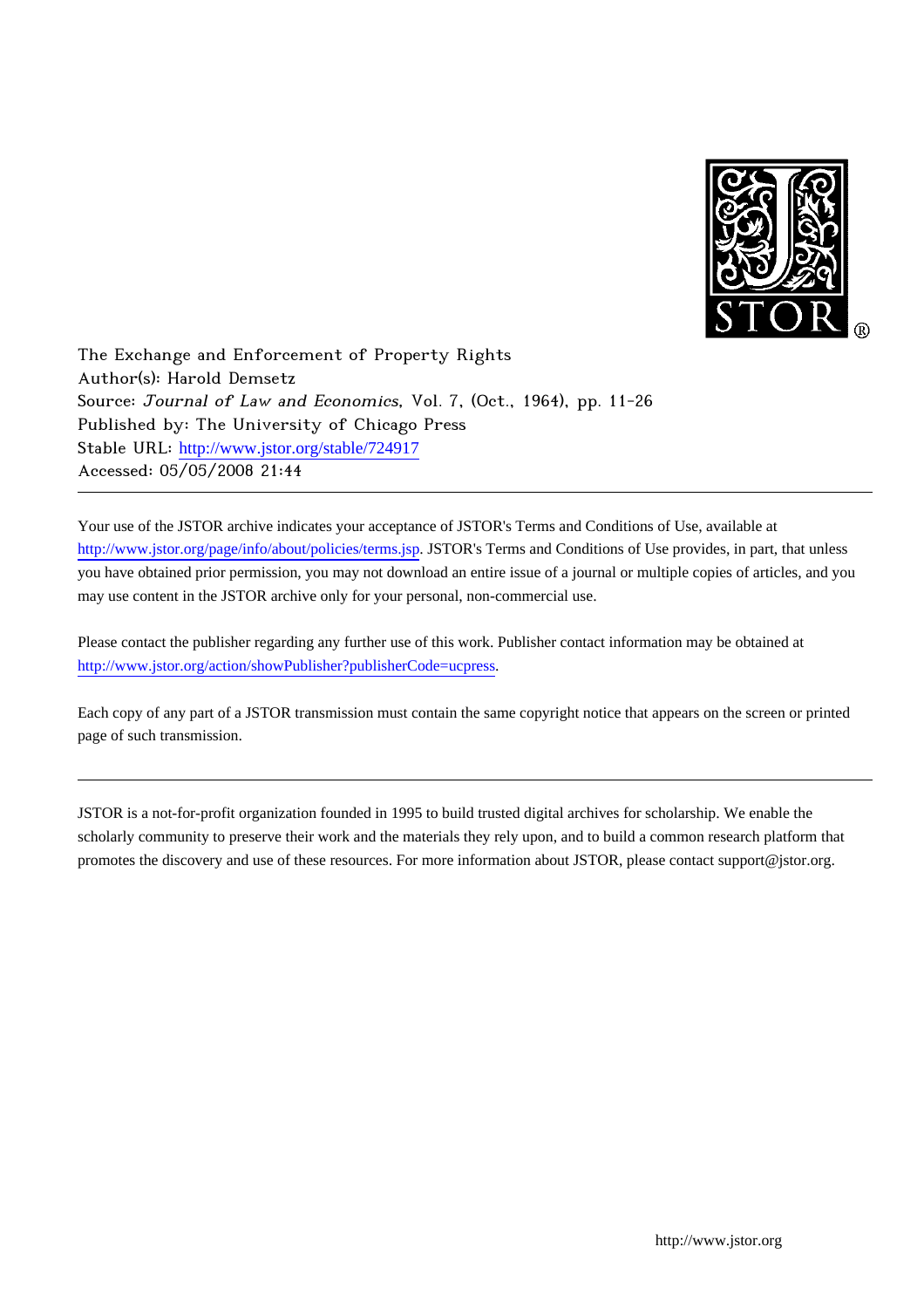## **THE EXCHANGE AND ENFORCEMENT OF PROPERTY RIGHTS\***

## **HAROLD DEMSETZ University of Chicago**

**OUR economic system, with its specialization of economic activities into separate ownership and decision units, requires both control over goods and exchange of goods if it is to cope with the diversity of wants of specialist producers. This paper is concerned with the fact that the exchange of goods and the maintenance of control over the use of goods impose costs on traders and owners. It is also concerned with the cost of government alternatives to the market place. We seek to establish both the importance and the wide role of these costs in economic life.** 

**A large part of our argument will be illustrated by two important controversies in welfare economics in which we will show, on the one hand, that zero pricing of scarce goods need not result in inefficiency, and, on the other, that zero pricing of "public" goods may result in inefficiency. The standard criticisms of resource allocation by the market, which turn on the market's failure to price "external" effects and on its tendency to price "public" goods, are shown to be invalid. To do this we extend the well known axiom that there is no such thing as a free scarce good by including such goods as markets, government bureaus, and policing devices.** 

**Throughout this paper, our attention is confined to the problem of efficiency within the framework of smoothly running markets and governments, in the sense that we assume that persons, whether in their capacity as civil servants or as private citizens, do not make arithmetic errors in calculating, or, at least, that they do not tend to make more errors in one role than in another. We do not concern ourselves with problems of monopoly by either a firm or the government, but the problem of imperfect knowledge is treated.** 

**Instead of "external effects" or "neighborhood effects" we will use the phrase "side effects" to identify those for which no account seems to be taken in the market place. This avoids the flavor of location and of being necessarily outside of the market place that seem to be associated with the more common names for these effects.** 

**<sup>\*</sup> The author wishes to thank Armen A. Alchian, Gary S. Becker, William H. MeckIing, Peter Pashigian, and George J. Stigler for their comments.**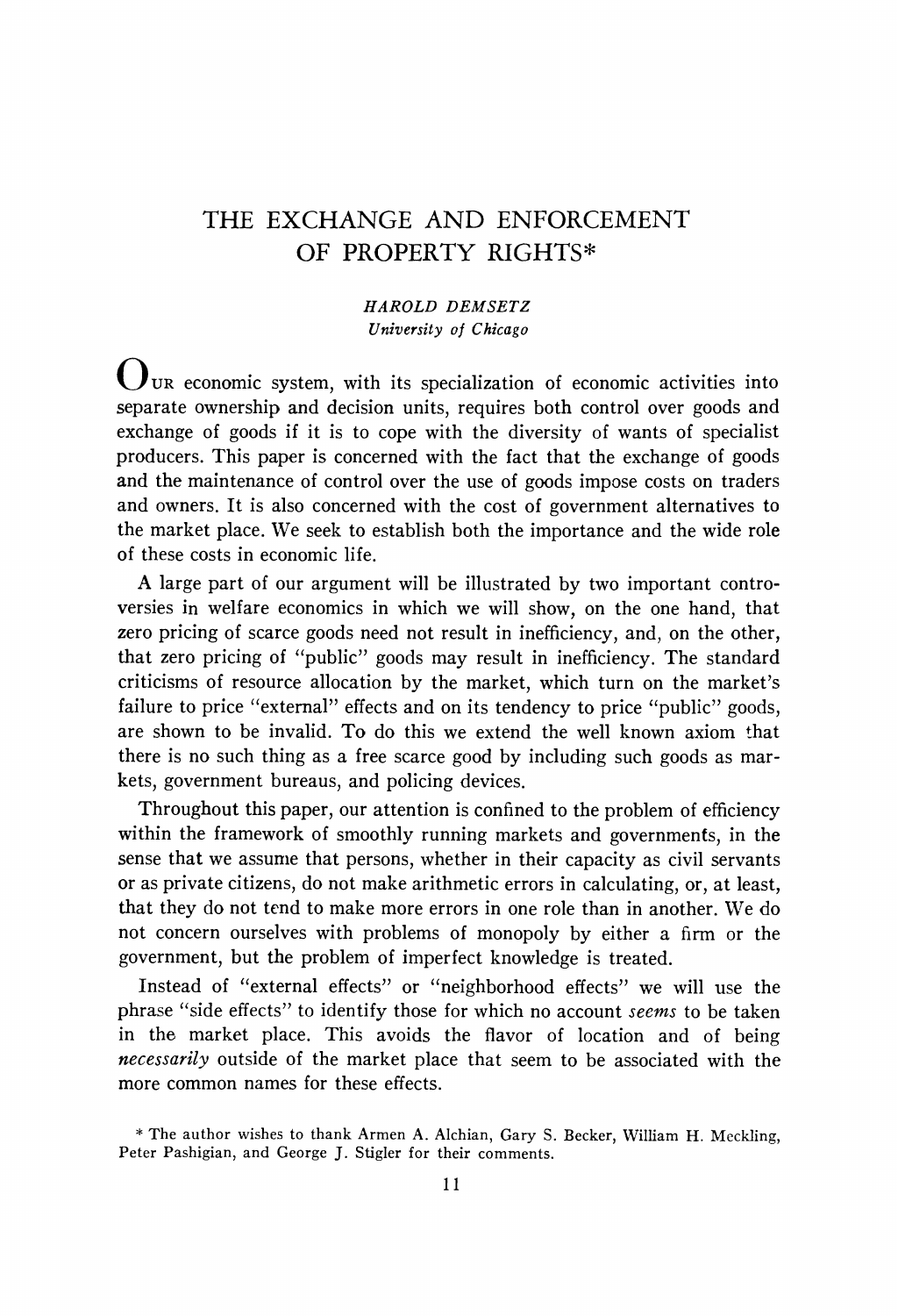## **I. EXCHANGE COST**

**Recent Developments. R. H. Coase,<sup>1</sup> in an important article written recently for this Journal, demonstrates that there is, in general, nothing special about side effects that rules out the possibility of their being taken account of by the market. These effects can be taken into account by market transactions between the parties affected once the courts have established who has what right of action. Under competitive conditions and assuming zero exchange costs, these transactions will result in an efficient solution to the scarcity problem. Thus, if ranchers are given the right to allow their cattle to roam and the cattle stray accidentally onto unfenced farm land, it will be in the farmer's interest to bring the damage they cause to the rancher's attention by offering to pay the rancher to reduce the number of cattle foraging nearby. If the rancher disregards this offer, he sacrifices a potential receipt equal to the crop damage. Thus, the crop damage becomes a private cost to the rancher of raising additional cattle and will be taken account of in his calculations. Moreover, Coase points out the efficiency of the solution with respect to the number of cattle and the size of the crops in the absence of exchange costs is independent of whether the farmer or rancher is legally liable for the damage. The party not held liable, of course, acquires the right to act in ways which may have harmful side effects. The assignment of the liability for crop damage to the rancher would lead to a direct accounting for this cost in his operations and he would need to decide whether to reduce his**  herd or pay the farmer to reduce the crop he plants. Whether the farmer wil **find it worthwhile to pay enough to the rancher to reduce his herd or whether**  the rancher can pay enough to the farmer to reduce the area he cultivate **depends on whether the value lost because of the crop reduction is greater or less than the value lost because the size of the herd is reduced. Whichever way the rights are initially assigned, the outcome of the subsequent bargaining will be that which maximizes the value of output.** 

**Coase has advanced the analysis of the roles that can be played by the market and the government a step beyond its previous position. For now Coase has shown that if exchange costs are positive, it is necessary to ask whether government can take the harmful effects of an action into account at less cost than can the market or, indeed, if the resulting resource realignment is worth the cost of taking the side effects into account at all.** 

**Misapplication of Optimality Theorems. The question which asks whether or not realignment is worthwhile brings to light an improper usage to which we frequently have put our optimality theorems. The cost of using the market relative to the cost of using a political mechanism has seldom been considered explicitly or in detail in the bulk of the theory of welfare economics. This** 

**<sup>1</sup> Coase, The Problem of Social Cost, 3 J. Law & Econ. 1-44 (1960).**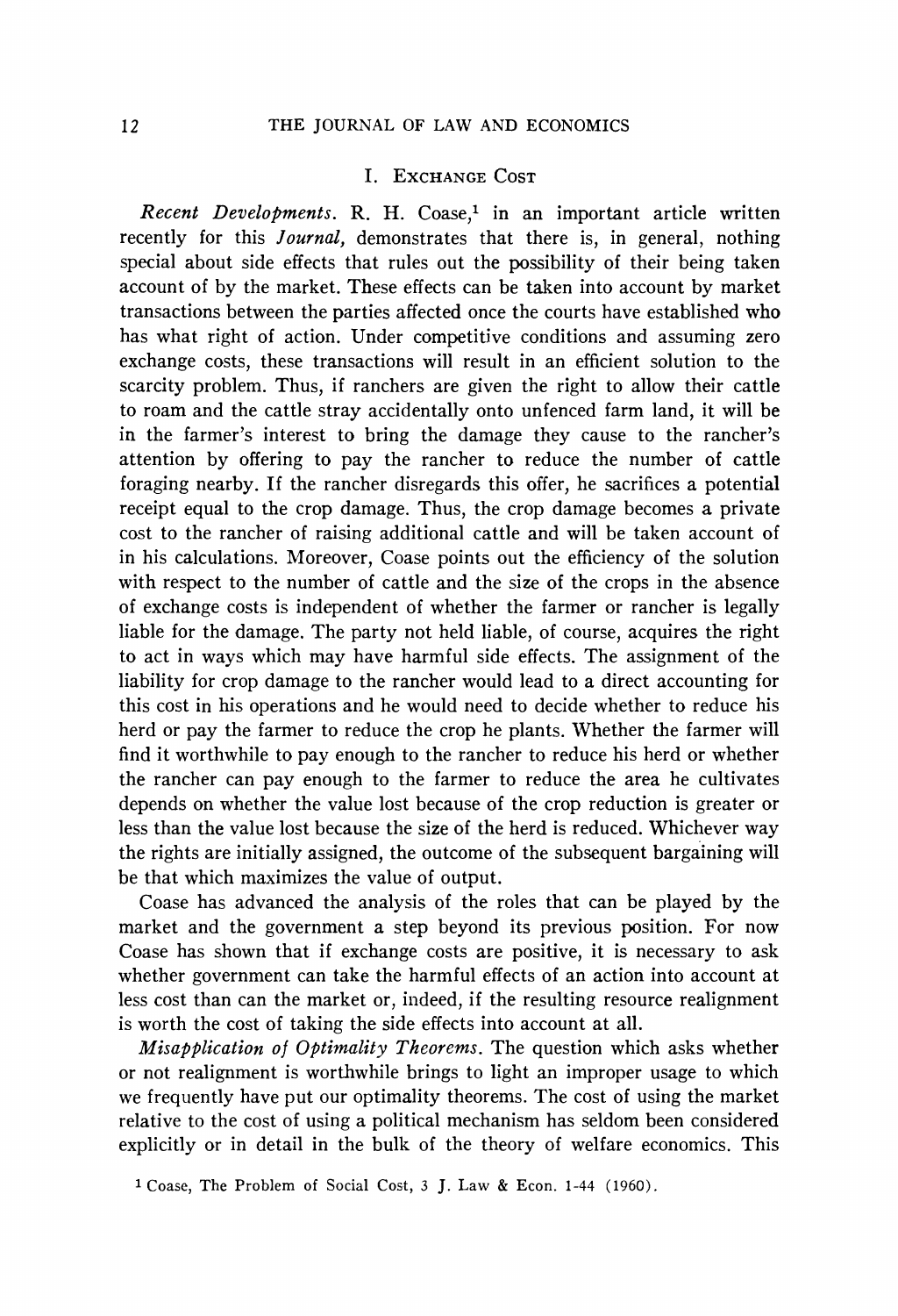**has led to an improper usage of those theorems. As a consequence of the conventional approach to these problems, it has not been recognized that the very conditions under which side effects are believed to lead to inefficiency are those conditions for which the welfare theorems used are inapplicable.** 

**The usual analysis of market inefficiency in such cases attributes the difficulty to the absence of markets in which "appropriate" prices for measuring side effects can be revealed.2 But absence of a market or of a price can be consistent with efficiency when optimality theorems are appropriately interpreted. For produced goods, the optimality theorems require equalities among various marginal rates of substitution. These same optimality conditions, however, do not require such equalities for goods and services that are not produced in the final efficient equilibrium; for these we have corner solutions involving inequalities. Thus, a basic premise in requiring equalities is that we are talking about goods which we require to be produced in positive quantities.** 

**We then turn to the competitive model and observe that market prices will often bring about the equalities required for produced commodities and services. But, we ask, what if some goods produce side effects which are not exchanged over a market? We answer that the market fails to provide us with incentives which will guide behavior to take account of the side effects and that, therefore, the required equalities will be absent. The allegation is that even perfectly competitive markets fail to achieve efficiency. But, this reasoning generally fails to take account of the fact that the provision of a market (for the side effect) is itself a valuable and costly service. Where a market, or the political action which would be its counterpart, does not exist, this service is not being produced. If this service is not being produced some inequalities (instead of the equalities required for produced goods) among our marginal rates of substitution and marginal rates of transformation may be consistent with efficiency, as will be the case if the cost of taking account of side effects through either the market or the government exceeds the value of realigning** 

**2 Cf. Arrow, Uncertainty and the Welfare Economics of Medical Care, 53 Am. Econ. Rev. 941, 944-45 (1963):** 

**and Bator, The Anatomy of Market Failure, 72 Q.J. Econ. 351, 353-54 (1958):** 

**Pareto-efficient .. . points . . . are characterized by a complete set of marginal-rate-ofsubstitution . . . equalities (or limiting inequalities) which, in turn, yield a set of price-like constants. Where no such constants exist, reference will be to failure of existence (of prices, and hence, of efficiency). (Parenthetic phrase added.)** 

**An individual who fails to be immunized not only risks his own health, a disutility which presumably he has weighed against the utility of avoiding the procedure, but also that of others. In an ideal price system, there would be a price which he would have to pay to anyone whose health is endangered, a price sufficiently high so that the others would**  feel compensated; or, alternatively, there would be a price which would be paid to him<br>by others to induce him to undergo the immunization procedure. . . . It is, of course,<br>not hard to see that such price systems could no **an optimal state it would be necessary to have collective intervention in the form of subsidy or tax or compulsion.**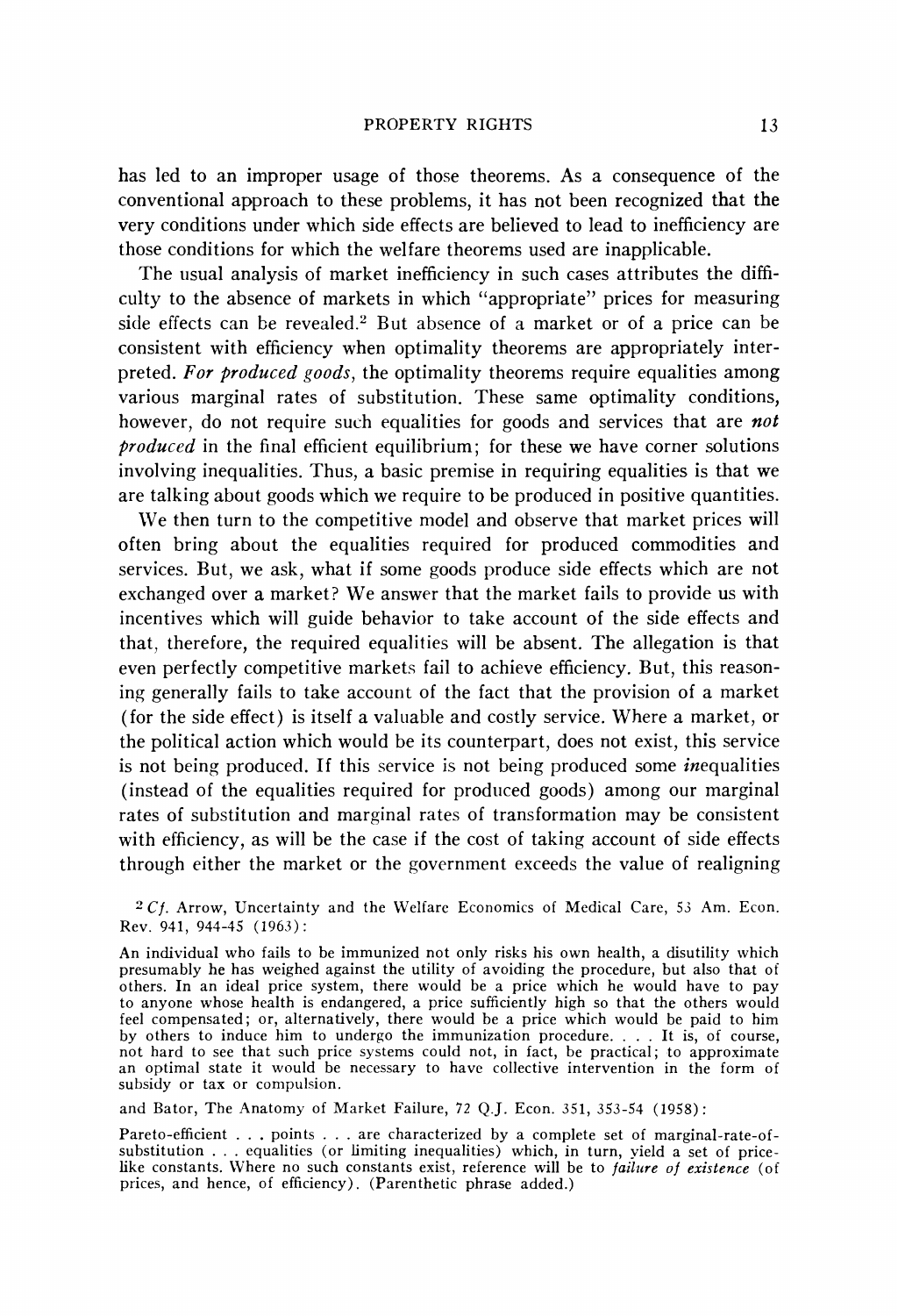**resources. In such cases zero amounts of market pricing or the government equivalent will be efficient. In asking the implications of the nonexistence of some markets, we seem to have forgotten the cost of providing market services or their government equivalent. The existence of prices to facilitate exchange between affected parties has been too much taken for granted. A price for every produced good or service is not a necessary condition for efficiency, so that the absence of a price does not imply that either market transactions or substitute government services are desirable. If we insist either that all actions (services or commodities) be priced in the market or that the government intervene, we are insisting that we do not economize on the cost of producing exchanges or government services. Thus, most welfare propositions concerned with side effects are based on an invalid use of the standard optimality theorems, i.e., they ignore the cost of some of the goods.** 

Some Examples. We shall consider two examples to illustrate our point. In **the first rights of action are clearly defined; in the second they are not.** 

**Our first example is zero-priced parking at shopping plazas in which unpaidfor benefits exist insofar as shoppers, in the prices they pay, confer benefits on nonshopping parkers. Most economists, regardless of their philosophical persuasion, would probably argue that the number of spaces is nonoptimal. But, when we say nonoptimal, we must have some idea of what is the optimal number of spaces. Assuming the absence of increasing returns, the less careful of us are apt to reply that the proper number of spaces is the number that would clear the market when a charge is levied to cover construction cost. A more careful reply would include exchange costs in the charge. Neither answer is necessarily correct.** 

**It is true that the setting and collecting of appropriate shares of construction and exchange costs from each parker will reduce the number of parking spaces needed to allow ease of entry and exit. But while we have reduced the resources committed to constructing parking spaces, we have increased resources devoted to market exchange. We may end up by allocating more resources to the provision and control of parking than had we allowed free parking because of the resources needed to conduct transactions. By insisting that the commodity be priced, we may become less efficient than had we allowed persons to ration spaces on a first come, first serve basis. Similarly, rationing by government involves its own costs and may be no better. Those who purchase merchandise and indirectly pay for parking spaces may prefer to substitute the smaller total cost of constructing additional spaces to accommodate free-loaders rather than ration out the nonbuying parkers by paying the required exchange costs minus the savings of constructing fewer parking spaces. Since the cost of providing additional parking spaces depends largely on the price of land, it follows that we should expect to observe free parking allowed more frequently in suburbs than in the center of towns because of**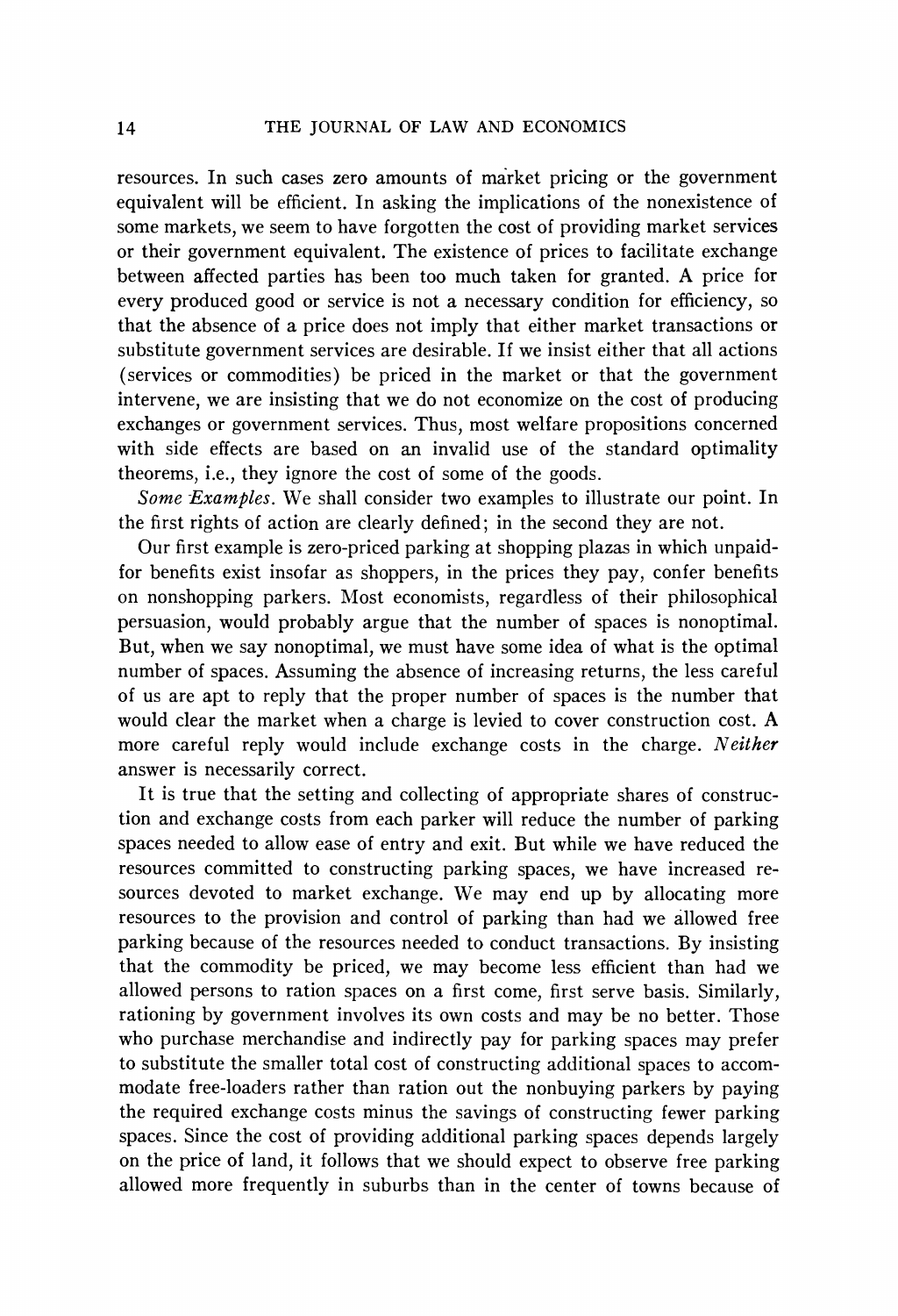**the differential prices of land. Given this differential, both methods of allocating parking may be efficient.** 

**Is this example consistent with competition? Will not competing stores open nearby and charge lower prices because their customers use a free parking lot supplied by a competitor? Will they, thereby, force their competitor out of business? The desirability of providing parking spaces implies that we are dealing with a world of finite dimension in which all cars cannot be parked at zero cost on a dimensionless point. For this reason, differential land rent will be taken into account. Owners of land surrounding the free parking lot will enjoy windfall profits, a question of wealth redistribution, but potential competitors will have the advantages of the nearby lot capitalized and included in the rent they pay; they will enjoy no competitive advantage. The equilibrium is a stable competitive one although it gives rise to differential land rent. If the windfall is expected to be large enough to warrant the additional transactions required to purchase surrounding land, the (prospective) owners of the shopping plaza could take account of these gains in their calculations by purchasing the surrounding land before free parking is allowed. This option, which Coase refers to as extending the role of the firm, is alternative to both exchange and government action.3** 

**In this particular example, the efficiency of producing this costly but zeropriced parking depends on the supplier being able to recoup the cost by other means, namely in the prices of his merchandise. This method of financing the parking lot becomes economically superior only if demand interrelations are such that a sale in combination arrangement reduces exchange costs sufficiently. Both the loose combination sale (not all parkers need to buy merchandise) as well as tighter tie-ins may, in fact, be methods which reduce the cost of allocating and which lead to optimal quantities of goods. We will have more to say on the relevance of this for the problems posed by public goods.** 

**For contrast, our next example, one that has become a favorite, involves neither tie-in arrangements nor defined rights of action. It is the case in which market transactions do not take place in the the use of nectar by bees, so that prices do not arise which reflect the beneficial effects of apple blossoms on the productivity of bees. Clearly, as Coase would probably point out, it is possible for beekeepers and apple growers to strike a bargain over how many trees are to be planted, the bargain taking account of an apple tree's con-**

**<sup>3</sup> The existence of unique locations does not necessarily imply the inefficiency usually associated with monopolistic competition. Cf. Demsetz, The Welfare and Empirical Implications of Monopolistic Competition, 74 Economic J. 623-41 (1964). It should also be noted that if the landowners could know of the differential land rents that would result from the superior technology offered by free parking, they would be inclined to enter into an agreement sharing the differential rent accruing to land adjacent to the shopping plaza. If they did not enter into such an agreement there would be an inclination to let the free parking facility be built on the other man's property.**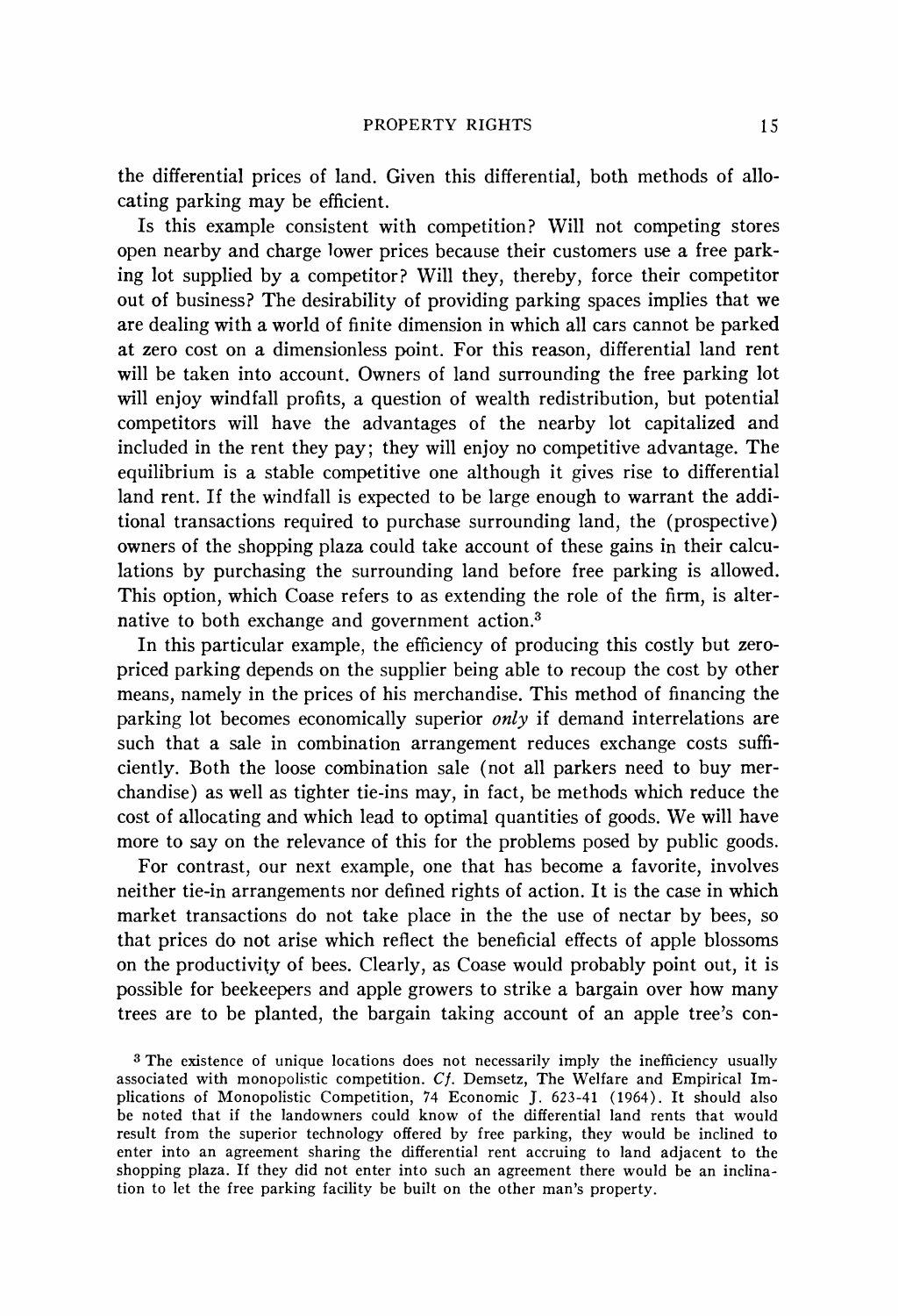**tribution to honey production and a bee's contribution to cross-fertilization of trees. Further, were there significant predictable benefits from the interaction, significant enough to offset any diseconomies of underspecialization, beekeeping and apple growing would be carried on by the same farmer. However, the benefits may be small relative to the costs of forsaking specialization. Merger will not then be the solution. Suppose, also, that estimates of benefits are small relative to estimates of the cost of developing the science of the apple-bee interaction and to either the costs of transacting in the market or providing substitute government services. Then efficiency requires that bees be allowed to "help themselves" on a first come, first serve basis, which is, after all, an alternative arrangement for settling scarcity problems.** 

**Here no combination sales are directly involved. A valuable and costly good, nectar, is provided free of charge because it would be too costly to take account of the indirect benefits to beekeepers. In contrast to the parking and merchandising example, the separate marketing of the two products, apples and blossoms, is costly. Hence a zero-priced good may be efficient even though no combination sale is used. Since no low cost combination sale seems possible, the good (nectar) will be provided free if apples, per se, are worth producing. If apples are not worth producing, our recognition of the existence of a benefit to beekeepers will not make the production of apples desirable, for the cost of inducing the apple grower to take this benefit into account is too high to make it worthwhile.** 

## **II. POLICE COST**

**Up to now we have largely limited our attention to situations in which direct bargaining between individuals requires an exchange cost that is larger than the benefits derived from the exchange. To take account of these side effects, the interested parties, therefore, resort to combination sales, to extensions of the firm, or they find it expedient not to modify these effects. All of these alternatives are consistent with efficiency and yet all fail to exhibit a market in the side effect. There are situations, however, which are some**what different in that the cost of *policing* the effects of actions, rather than the cost of exchange, may be so high as to cause additional complications. The following discussion of these situations is designed to reveal the roles **played by police cost and private property and to help clear up some public good problems.** 

**Property Rights and the Valuation Problem. There are two tasks which must be handled well by any acceptable allocative mechanism. These are, firstly, that information must be generated about all the benefits of employing resources in alternative uses, and secondly, that persons be motivated to take account of this information. To the extent that both these tasks are solved by the allocative mechanism, the problem of attaining an efficient allo-**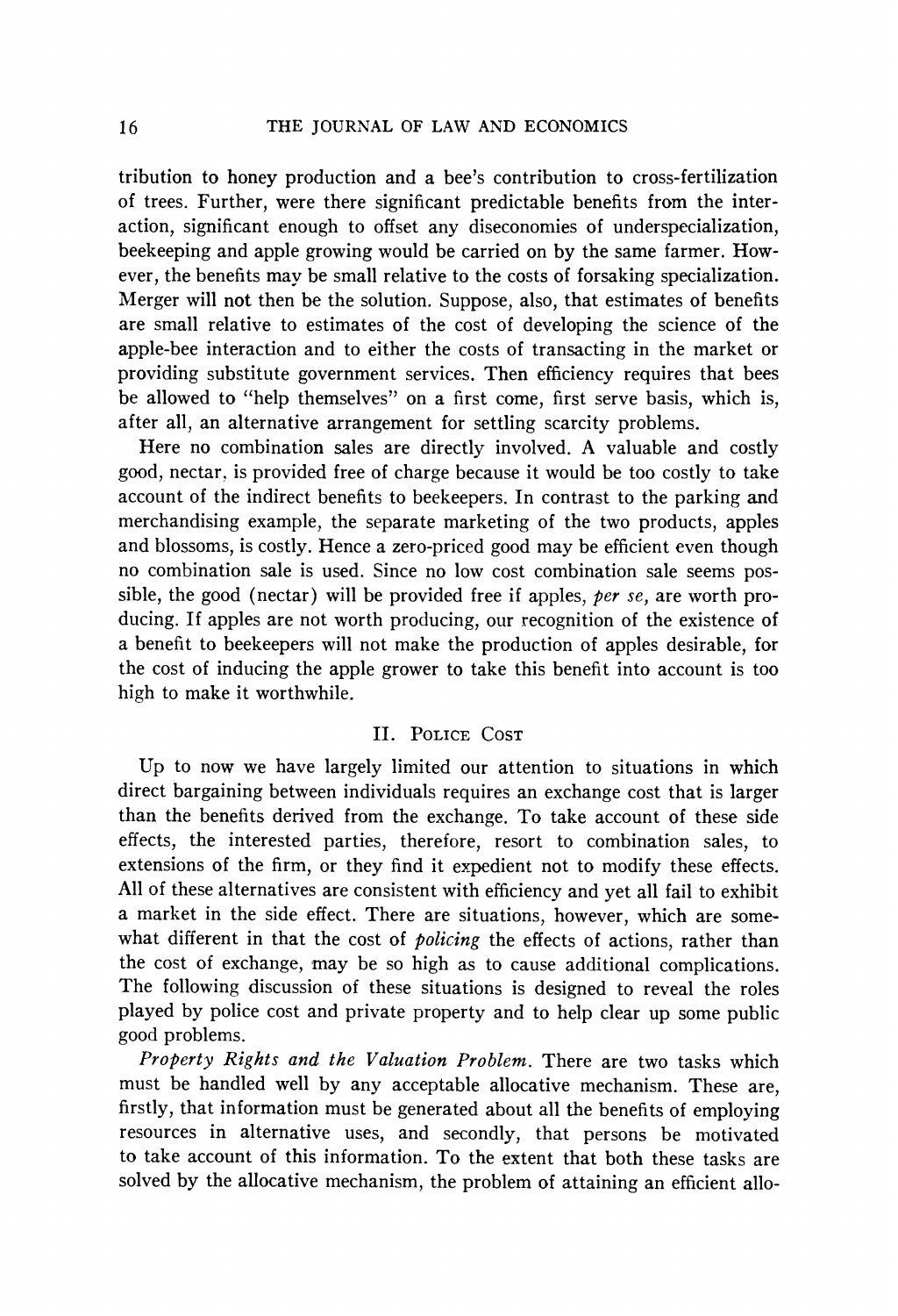**cation of resources reduces to arithmetic. Setting aside the second problem, we turn to the first and, in particular to the necessity for protecting the right to use economically valuable resources if we are to obtain accurate information about benefits.** 

**It is well known that prices can serve as guideposts to where resources are wanted most, and in addition, that exchangeability of goods at these prices can provide incentives for people to follow these guideposts. However, analytical concentration on the price mechanism has kept us from closely examining what it is that is being traded. The value of what is being traded depends crucially on the rights of action over the physical commodity and on how economically these rights are enforced. The enforcement of the accompanying property rights has an important impact on the ability of prices to measure benefits. An emphasis on this aspect or view of the problem, in conjunction with our emphasis on exchange cost, will allow us to unify our treatment of what is now largely a collection of special cases in which our measures of benefits diverge from actual benefits. The petroleum and fishery "pool" problems are good examples of problems created by treating economic goods as free goods. The general conclusion reached by the analysis of pool problems is that a resource, be it petroleum, fish, or game, is too rapidly worked. This conclusion is correct and if we think in terms of producible inventories, the absence of property right enforcement also can be shown to result in too little production of the good, or in too small an increment to the pool or inventory of the good. This is because the prices, which reflect private benefits, fail to measure the whole of the social benefit derived from the good. As a special case of this general proposition, if we assume that it costs nothing to police property rights, it follows that there exists a direct relationship between the degree to which private benefits approach social benefits and the degree to which the conveyed property rights are enforced. This relationship can be illustrated with two examples.** 

**Given any definition of the rights that accompany ownership in an automobile, the price mechanism will ration the existing stock of automobiles. But the total private value of this stock will depend on the degree to which auto theft is reduced by our laws and police. If we pass a law prohibiting the arrest and prosecution of auto thieves, and also prohibiting the use of private protection devices, the bids that persons subsequently offer for the purcha,~ of automobiles will fall below the social value of automobiles. The lower bids will result from the reduction in control that a purchaser can expect to exercise over the use of a purchased auto and, in addition, from his ability to "borrow" at no charge those autos which are purchased by others. The bids submitted after the passage of such a law will underestimate the social value of autos, for we can assume for our purposes that the usefulness of an auto remains the same whether it is used by the purchaser or by the legal thief.**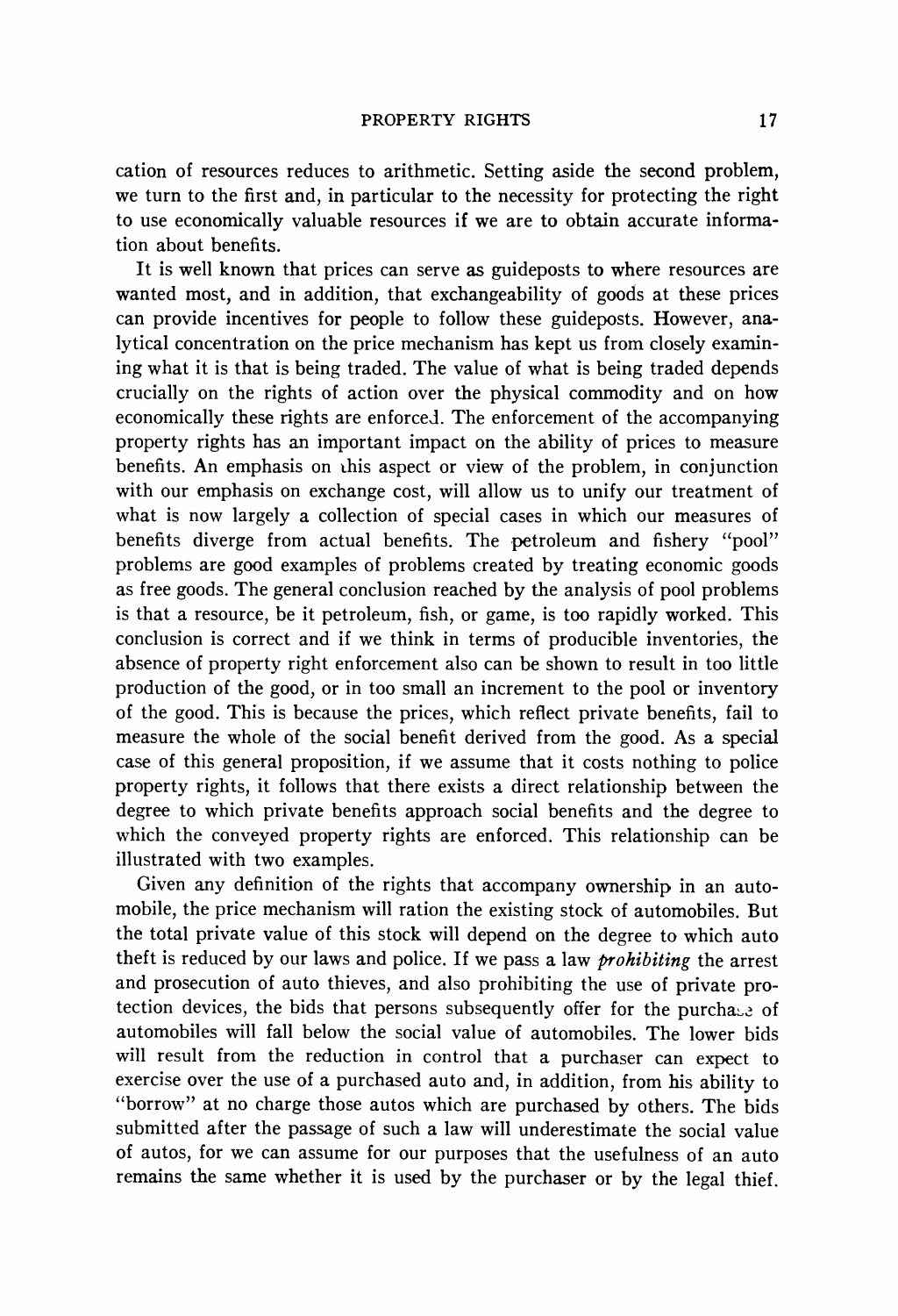**This is true even though the existing stock of autos is efficiently distributed among owners. The total value of autos will fall below social value and the subsequent increase in the stock of autos will be less than it should.** 

**The lowering of bids that results from our law is similar to the lowering of bids that will take place when high police cost reduces the degree of private control that it is economical to guarantee owners. The provision of national defense provides us with a classic example of the impact of high police cost. Voluntarily submitted bids for defense will be lower than the social value of defense because the bidder can count on being able to enjoy (some of) the defense bought and also enjoyed by his fellow citizen. The effect on bidding is similar to that which takes place in our example of legalized auto theft except that the reason for lack of control is not merely the absence of an appropriate law but, rather, it is the high cost of defending a purchaser from a foreign aggressor while at the same time preventing his neighbors from enjoying protection. The cost of excluding those who have not contracted for benefits from the enjoyment of some of these benefits is so high that a general attitude of letting others bear the cost of defense can be expected. Consequently, voluntarily submitted bids will underestimate the social value of defense.** 

**If a low cost method is available and is used to prevent those who do not contract for defense from benefiting from the defense bought by others, the market would reveal accurate information about the social value of defense. Such information would be extremely useful if the market or the planner is to allocate resources efficiently.** 

**The institution of private property, which attempts to exclude nonpurchasers from the use of that which others have purchased, should, therefore, not be looked upon as either accidental or undesirable. On the contrary, its existence is probably due in part to its great practicality in revealing the social values upon which to base solutions to scarcity problems. This is precisely why we do not worry that bids for, say, candy will fail to reveal the social value of candy. The price of candy is accurate in its measure of social value because reflected in it is the ability of each purchaser to control the use of his purchase, whether that use be for resale or for charity, for his children, or for his own consumption. This valuation function is related to but distinct from the incentives to work provided by a property system, for even in a society where work is viewed as a pleasurable activity, and, hence, where incentives to work are not needed, it would still be necessary to properly value the varieties of alternative output that can be produced.** 

**We have already observed that the value of what is being traded depends upon the allowed rights of action over the physical good and upon the degree to which these rights are enforced. This statement at once raises the question of which rights and which degrees of enforcement are efficient. If changing the**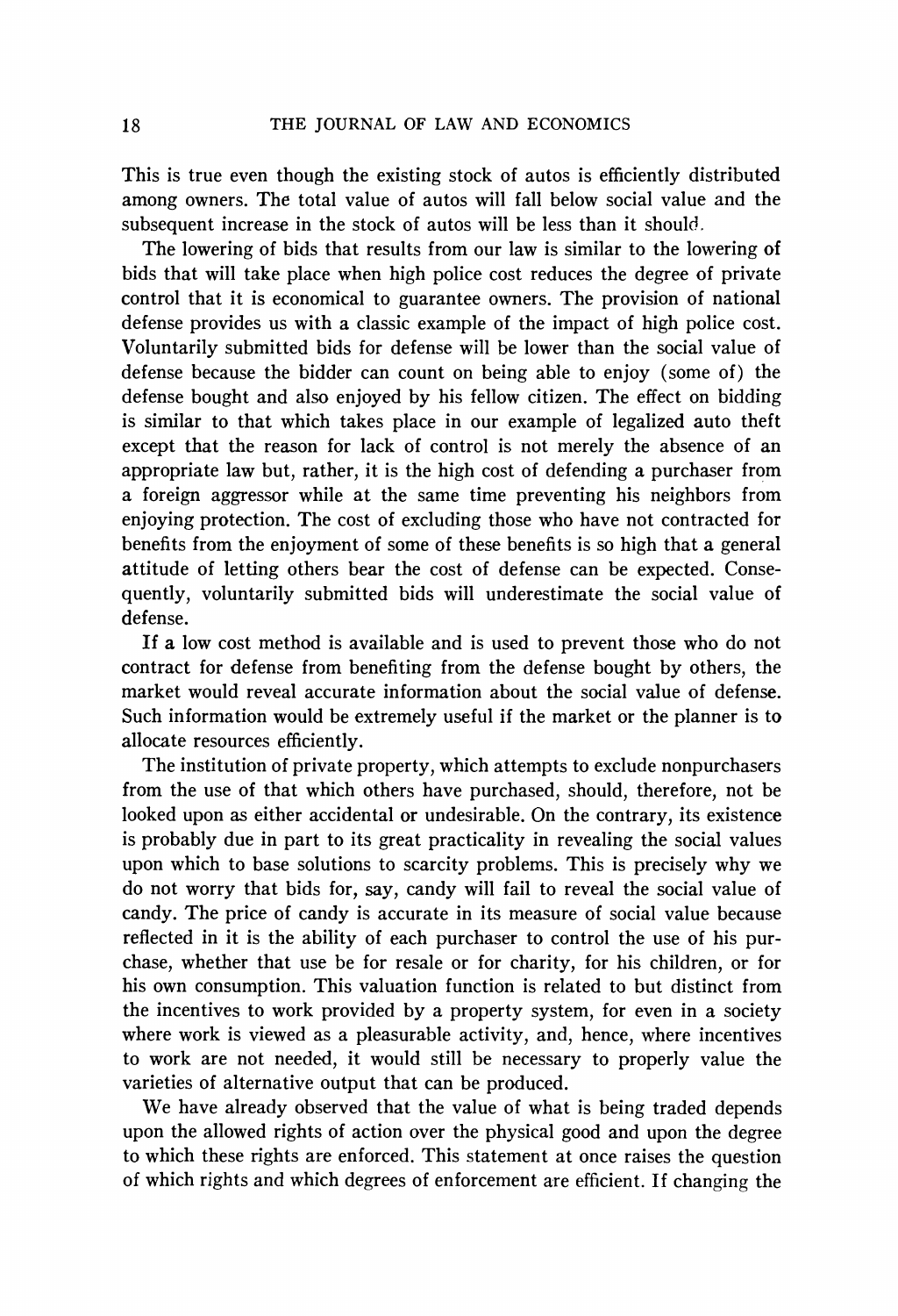**mix of property rights that accompany ownership increases the value of property, such a change will be desirable from the viewpoint of wealth maximizing. For example, if the problem is whether to allow automobile owners to increase the speed at which they travel on side streets, one could assess whether there would result an increase in the total value of affected property. Would people be willing to pay higher prices for automobiles? It is by no means clear that they would, for some prospective owners may fear high speed more than they value it. And, if there would result an increase in the price of automobiles, would it be large enough to offset any increase in the cost of insuring life, limb, and home (i.e., the resulting decline in the value of other property) ? If a net increase in the total value of property follows a change in the mix of rights, the change should be allowed if we seek to maximize wealth. Not to allow the change would be to refuse to generate a surplus of value sufficient to compensate those harmed by the change. The process of calculating the net change in value will, of course, involve the taking into account of side effects and this is a problem that we have already discussed. The enforcement of rights can be viewed in the same way. Indeed, we can insist that a proper definition of a right of action include the degree to which the owner or the community is allowed to enforce the right. Enforcement thus becomes the specification of additional rights and can be included in the above analytical framework. The conclusion we have reached depends, of course, upon the existence of competitive entry in the exercise of particular rights. It is therefore necessary to exclude rights which confer monopoly by restricting entry and to insist that all owners have the same rights of action. There are some difficult problems which we do not take up here. For example, since everyone has the right to take out a patent or a copyright on "newly created" goods or ideas, does the granting of this right involve the granting of monopoly power?** 

**It is, of course, necessary to economize on police cost, so that we will not always want to guarantee full control to the purchaser; more will be said below about this aspect of the problem. But, this aspect aside, it is essential to note that the valuation power of the institution of property is most effective when it is most private. It is ironic, therefore, that one of the strongest intellectual arguments for expanding the role of government has been based on the alleged necessity for eliminating exclusivity and for allowing free access to the use of certain types of resources. These resources have been given the name "public goods" and they are characterized by their alleged ability to confer benefits on additional persons without thereby reducing the benefits conferred on others. The provision of national defense is a well known example.** 

**The Public Goods Problem. The relevance of what we have been discussing for public goods is that if the cost of policing the benefits derived**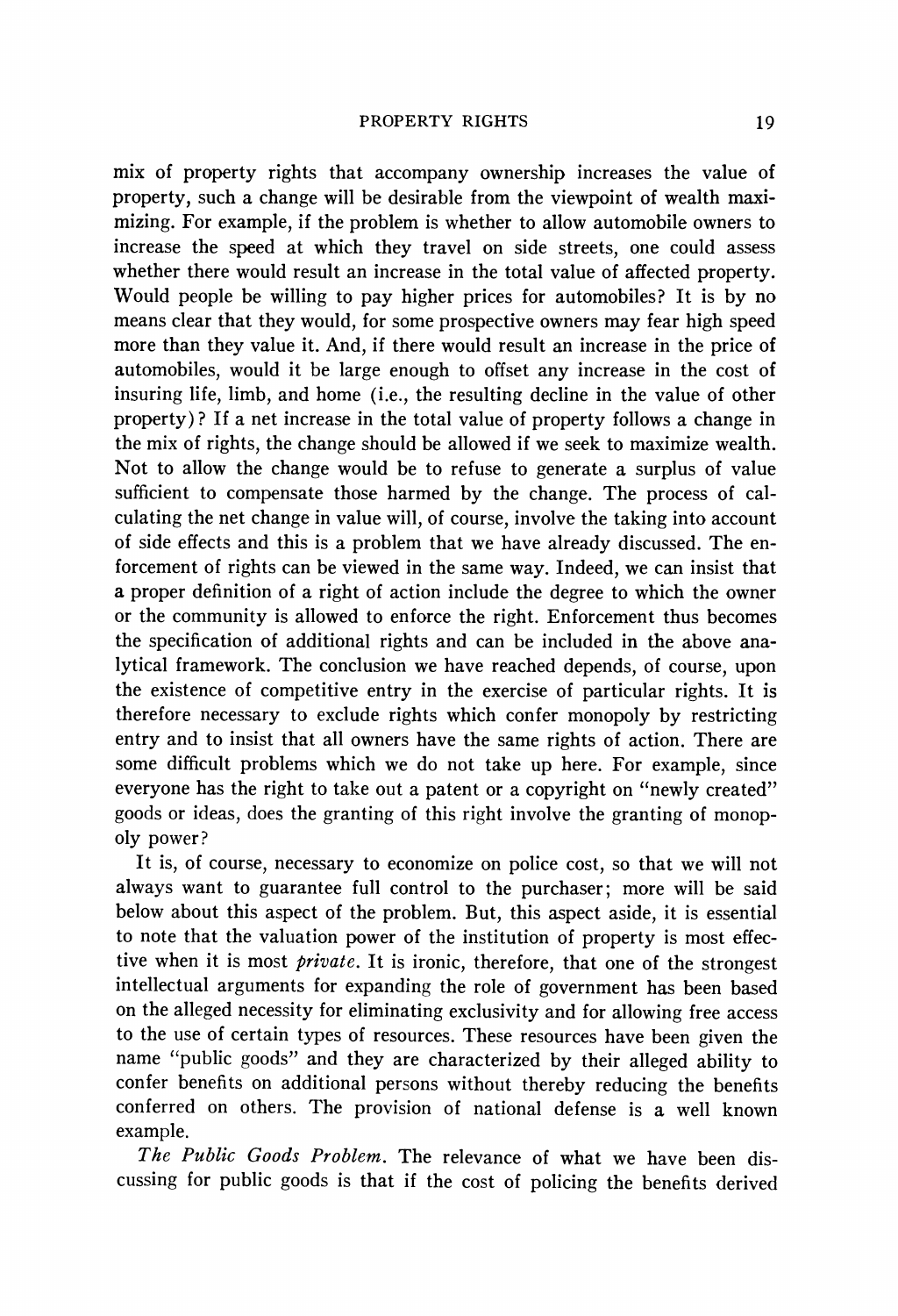**from the use of these goods is low, there is an excellent reason for excluding those who do not pay from using these goods. By such exclusion we, or the market, can estimate accurately the value of diverting resources from other uses to the production of the public good. Thus, even though extending the use of an existing bridge to additional persons adds nothing to the direct cost of operating the bridge, there is good reason for charging persons for the right to cross the bridge. Excluding those who do not pay for the use of the bridge allows us to know whether a new bridge is likely to generate more benefit than it is likely to cost.4 Why should we desire information about a new bridge if the direct marginal cost of using the existing bridge is zero? Firstly, the bridge may depreciate with time rather than with traffic, so that the question of replacement remains relevant even though the marginal cost of use is zero. Secondly, there is a private marginal benefit to users of the bridge, at least in lessening their driving costs, and this benefit can be measured by pricing the use of the bridge. Such information would allow us to ascertain whether it is economic to have a new bridge closer to some persons than is the present bridge.** 

**For some goods, air for example, the supply is so plentiful that diversion from some uses is not required to increase the intensity with which they are used elsewhere. Only where scarcity is absent is it a priori reasonable to charge a zero price. Superabundance is the only true a priori case for a zeropriced public good. All other goods are such that their provision forces us into resource allocation problems. To solve these problems efficiently, we need information which is obtained by excluding nonpurchasers, provided that the additional information is worth more than the exchange and police costs necessitated. In cases where the costs are greater, a zero price can be reconciled with efficiency requirements. If we must distinguish among goods, we had best do away with the "public goods" vs. private goods dichotomy and instead classify goods according to whether they are truly free or economic and classify economic goods according to whether marketing costs are too high relative to the benefits of using markets and to the costs of substitute nonmarket allocation devices.** 

**Alternative Devices. The use of taxation for the provision of scarce goods must be defended on grounds other than the usual rationale of their being public goods. As we have seen, insofar as efficiency is concerned, the fact that side benefits can be derived by nonpurchasers from the acquisition by others of these goods is inconclusive. If the planner's or the market's calculation of benefits can be improved by a small expenditure to protect or to confer** 

**<sup>4</sup> See Coase, The Marginal Cost Controversy, 13 Economica 169-82 (1946), for an early application of this point in reference to the use of multipart pricing in natural monopoly situations. See also Minasian, Television Pricing and the Theory of Public Goods, 7 J. Law & Econ. 71 (1964).**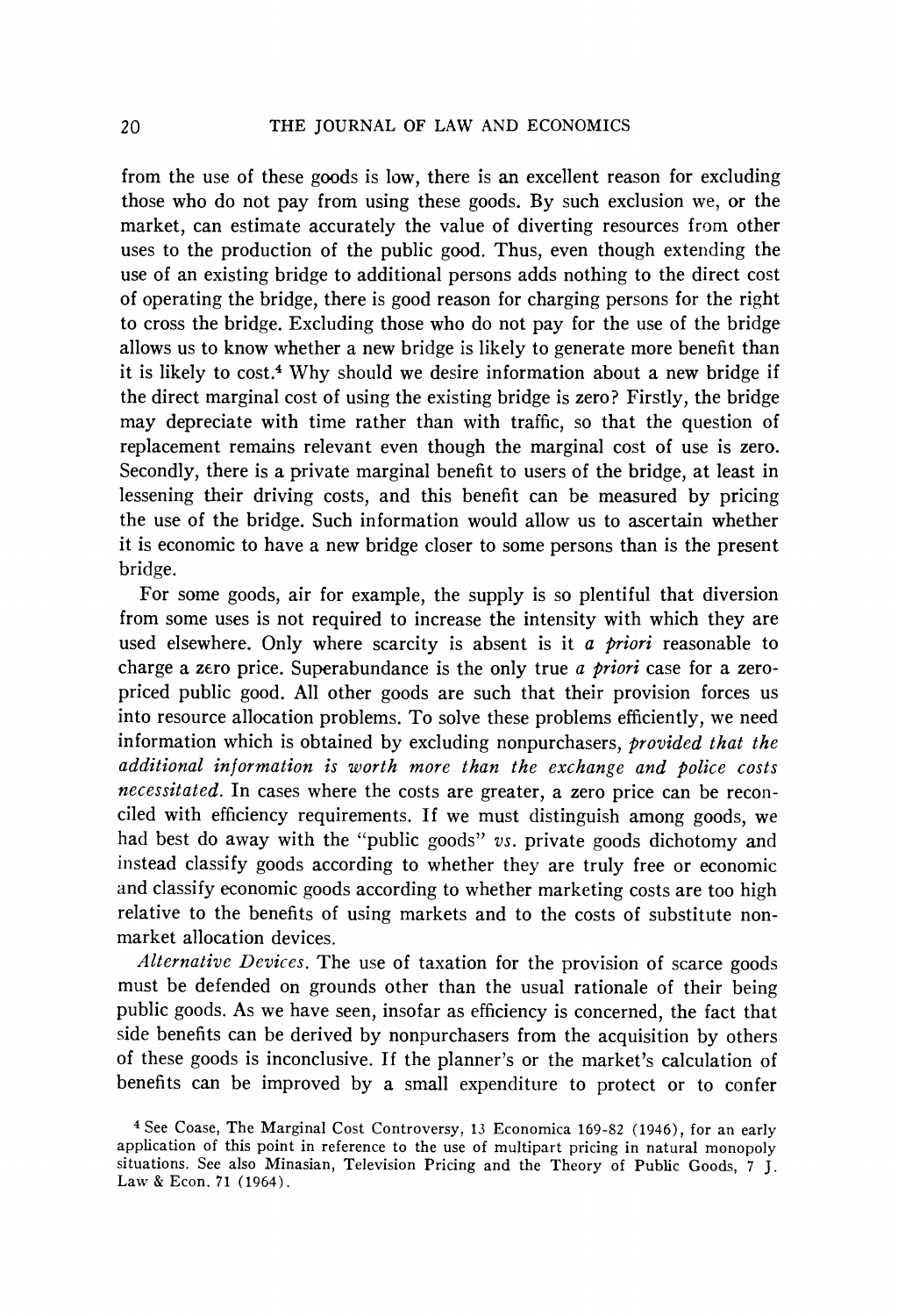**property rights, the use of price rationing to measure these benefits may be justified. The problem can be viewed as that of determining the degree to**  which it is desirable to purchase valuation information through the com**petitive pricing process. A purchase of valuation information reduces the utilization of a public good below the levels that seem to be warranted by the direct cost of extending utilization. If the direct cost of, say, increasing the volume of traffic carried by an existing bridge is zero, it may nonetheless be undesirable to charge a zero price because of the indirect costs implied by zero-pricing. These indirect costs are of two kinds.** 

**Firstly, and obviously, valuation information about the bridge is sacrificed. (Is not valuation information one of the most important public goods?) Secondly, the alternative methods of financing the building of bridges may also lead to inefficiency, especially by degrading valuation information elsewhere. This is most easily seen by supposing that an excise tax is levied on other goods to finance bridges. Such a tax will lead to inefficiently small rates of production of these other goods (assuming competitive markets). Alternatively, the levying of an income tax will inefficiently reduce the quantities of income generating activities undertaken by those taxed. A tax on property values, even one on rent, would tend to discourage the seeking out of more valuable uses of property. A head tax would have the least effect because it is not concentrated on particular activities. Even a head tax, one could argue, would alter a person's choice of community, and moreover, a resident who refused to pay the tax might be excluded from use of the bridge. Taxes exclude just as do prices, so that on grounds of exclusion there is not much principle to guide us. Given these indirect costs of alternative methods of financing the provision of public goods, the desirability of zero-pricing is not at all clear, especially if the cost of policing is low.** 

**For some goods, however, it must be recognized that police cost may seem too high to allow the market to generate accurate information on social benefits economically. In these cases taxation may be the most practical method of finance and zoning the most practical way of establishing rights, just as subsidies, excise taxes, and government nonprice rationing may be the most practical way of coping with high exchange costs. But it must be remembered that all these devices are "exclusionary" and have costs of their own. At best, they would be second best alternatives to a market in which police and exchange costs are small and in which there is no bias in arithmetic mistakes as between civil servants and others, for these devices are not as likely to turn up correct estimates of the social values of alternative goods.** 

**In a world in which exchange and police cost and the cost of providing alternative political devices are all zero, reliance on the political mechanism of a smoothly run democracy will result in less efficiency than will reliance on the market. Aside from problems of monopoly in government or**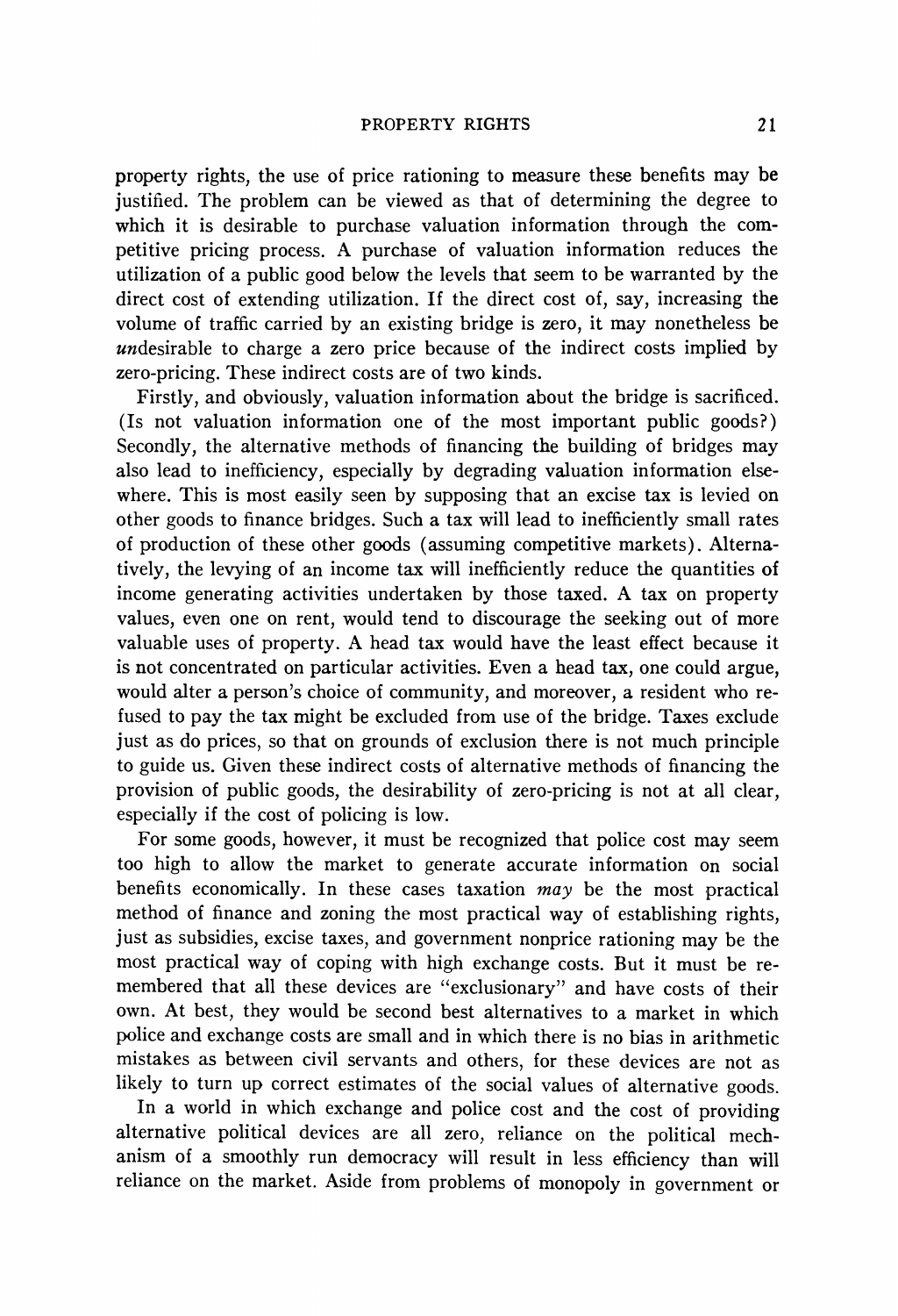**of errors in calculation, in a one-man, one-vote democracy, where votes are not for sale, the polling place will generate information that is based on majoritarian principles rather than on maximum benefit principles. Thus, suppose some citizens prefer a stronger national defense but that a majority prefer a weaker defense. Left to a vote, the weaker defense will be our chosen policy even though the minority is willing to pay more than the additional cost required to bring defense up to the level they desire (and so, if possible, they may hire private police services). An error in the opposite direction is also possible. The majority of voters may approve of a large space effort even though they would not be able to bid high enough to acquire these resources for space in the absence of forced tax contributions. (Here, however, the minority cannot privately adjust.)** 

**Although taxation is sometimes the most practical way of dealing with the provision of high police costs goods, there are other methods which are likely to arise in the market and which will lower the required police cost. As we have seen, extending the firm and the practice of sale-in-combination may overcome many instances of high exchange cost. These devices can also be used to reduce high police cost.** 

**In the famous railway example, sparks from passing trains destroy some crops. The damage caused was believed to be adequate grounds for the government to take action through one or more of the political devices we have already mentioned. Direct contracting between the farmers and the railroad might take account of this side effect were it not that a bargain struck between a farmer and the railway would automatically confer benefits on all surrounding farmers by reducing spark fall-out on their land. Police costs are too high to allow benefits to be conferred on the contracting farmer without at the same time conferring them on non-contracting farmers. Therefore, it is believed that each farmer will wait for someone else to buy a reduction in spark output. (This conclusion requires two preliminary assumptions. The exchange cost of farmers getting together to submit a joint bid must be high relative to the benefits they will receive so that it is blocked by the expense it entails, and the exchange cost of their getting together to submit a joint bid must be higher than the cost of their organizing politically to lobby for antispark legislation.)** 

**However, once the spatial aspects of the problem are admitted, we must again consider the phenomenon of differential land rent. Presumably, land rents on property adjacent to railways have been suitably depressed to allow farmers to compete with those not affected by sparks. The landowners, who find it in their interest to reduce the railroad's output of sparks, also find themselves not willing to enter into contracts through which other landowners will benefit. To some extent each would wait for the other to transact with the railway for a reduction in spark output. However, the analysis is not yet**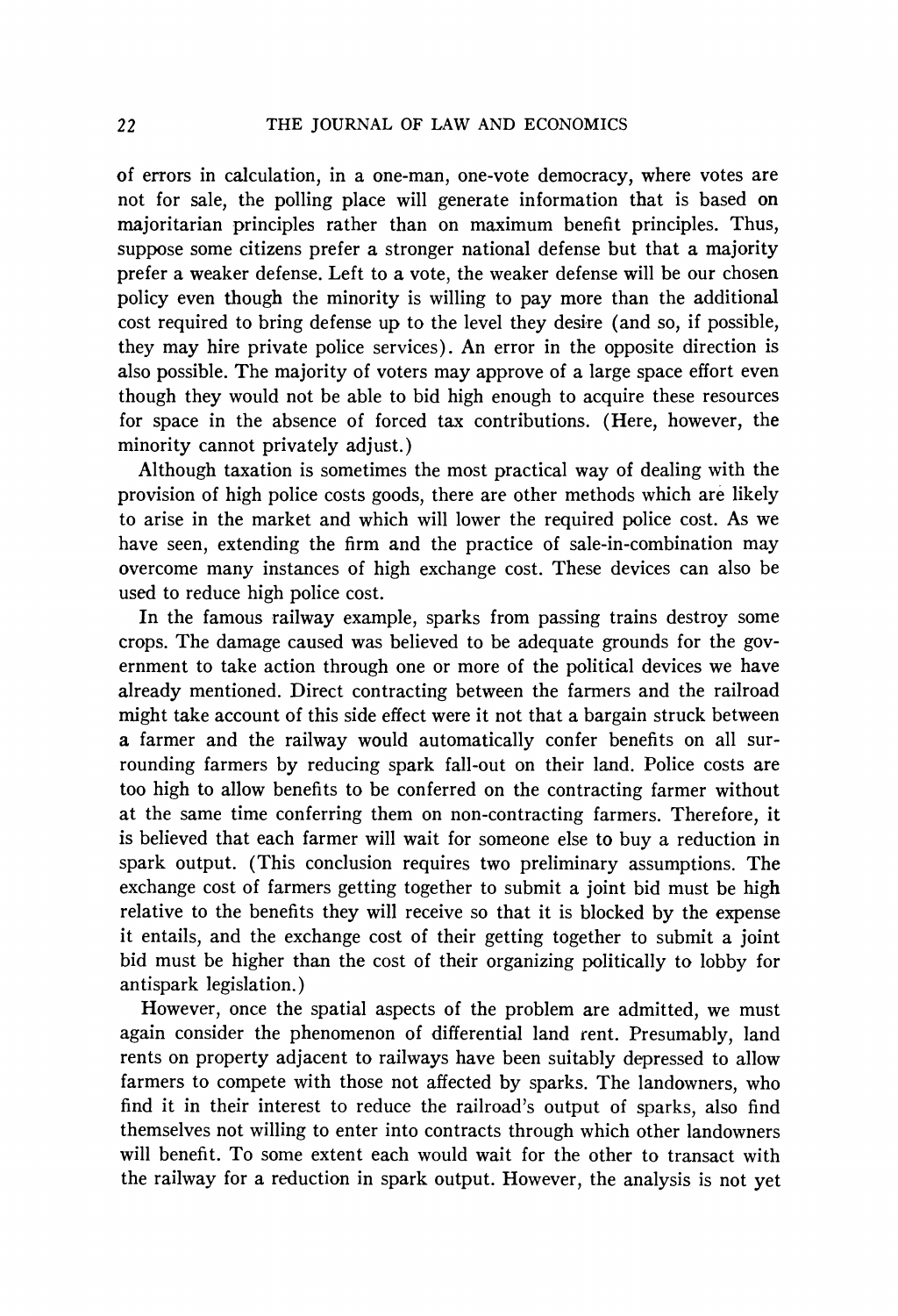**finished. The railway may realize a profit by purchasing the surrounding land at its depressed price. The purchase of a parcel of land does not confer benefits on neighbors to the same degree as would a purchase of spark curtailment so that this action would not hamper the concluding of similar contracts with other landowners as much as would the sale of a reduction in sparks. After the railroad purchases title to enough land to make it worthwhile, it could take into account the effect of its output of sparks on land values and profitably bring about an adjustment of this output to the socially optimal amount-that which maximizes the joint value of railroading and landowning. The land must, of course, be rented or resold with a contractual agreement requiring a continuance of reduced spark output. The low police cost associated with the purchase of land is substituted for the very high police cost that would be required to eliminate sparks on some land but not on other nearby land. The necessity for purchasing a reduction in spark output is obviated by substituting a purchase of land.** 

**The extension of the firm together with the combination-sale devices that are associated with differential land rent are extremely important alternatives to government action. These devices can extend considerably the usefulness of markets for revealing and measuring the value of many side effects. The sale of land may entail much less exchange and policing cost than the direct exchange of whatever is producing the side effect. The smoke emitted from a nearby factory would, in principle, be subject to solution in the same manner. Now, of course, in many of these cases we do not observe such solutions taking place because exchange and police costs are not reduced sufficiently and because they may require too much underspecialization cost. Governmental devices, say, zoning laws, may help take account of such benefits, however inaccurately, at a lower cost (in which we should include those costs imposed by the rigidities of zoning laws). It may be, however, that both governmental and market solutions are too costly and that the most efficient alternative is not to attempt to take account of some side effects.5** 

**5 The ability of combination sales to take account of side benefits depends on how closely the value of the tied-in good reflects the value of the public good. There is a direct and exact correspondence between the value of land and the (negative to farmers) value of spark output. A less exact correspondence between the values of the tied goods, while not a perfect device, can nonetheless be useful for taking account of the value of public goods.** 

**Even the stubborn classic case of providing for the national defense is amenable to some usable tie-in arrangements. The provision of defense again presents us with a situation in which it is in the interest of a beneficiary to let others buy defense since he will benefit from their purchases. Suppose, however, that instead of financing defense with taxes, the government resorts to the sale of insurance to citizens which covers their lives and property in the event of loss arising from war. The tied goods, insurance and defense, are substitutes, but they do not fully correspond in value fluctuations. For a stated premium per thousand dollars of insurance and a stated maximum, citizens would buy more insurance the more likely they thought war and the less able they thought our**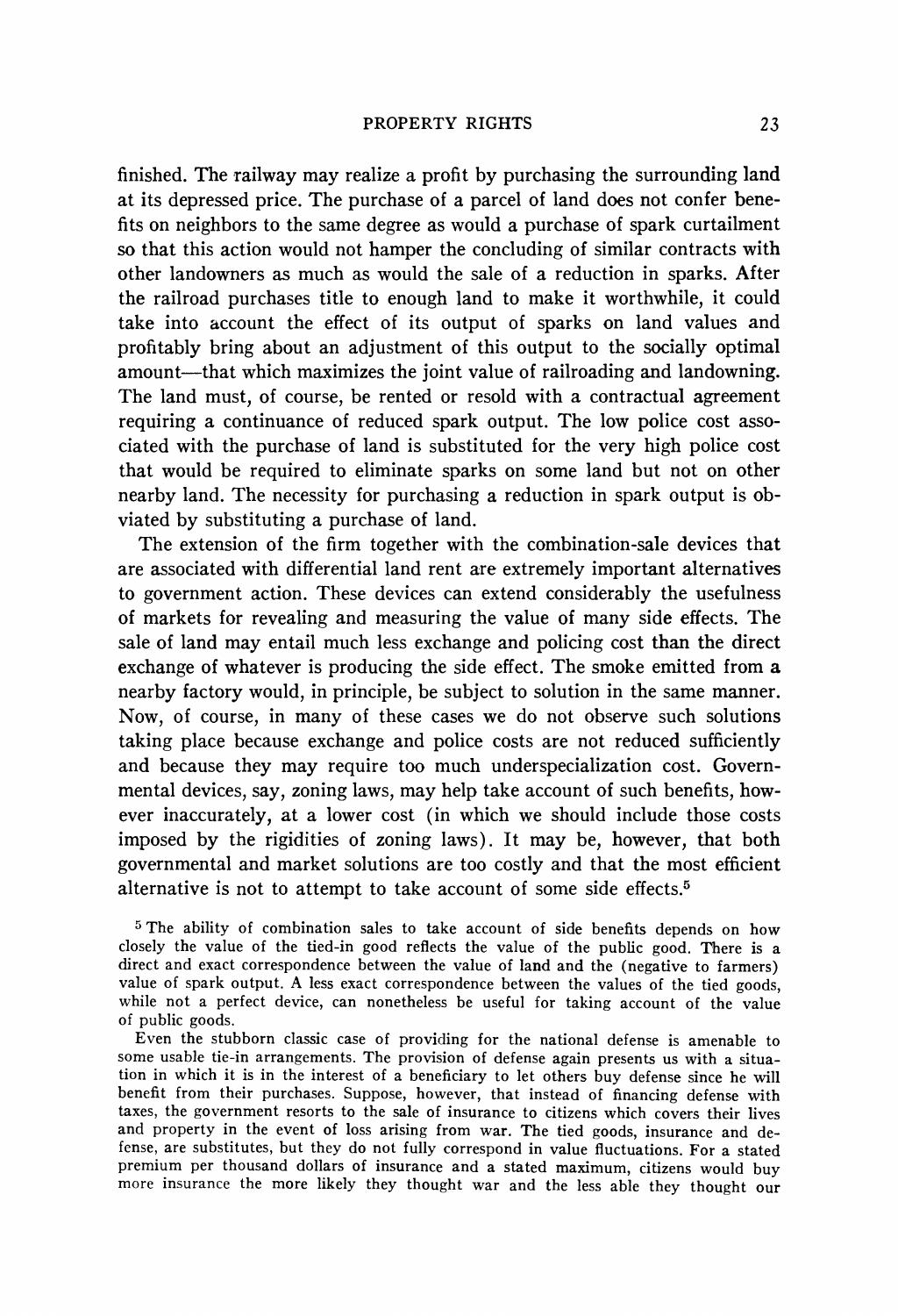**There are other indirect devices for internalizing via combination sales. The activities of labeling, branding, and advertising allow for internalization of side effects by tying in the sale of information with other goods. Suppose persons would like their tuna boiled longer before canning. Each canner would find it in his interest to prepare the tuna more carefully except that, in a world without labels, all competitors would enjoy at no cost some of the benefits of the resulting increase in demand. Some, therefore, wait for competitors to act. Underinvestment in tuna boiling (or overinvestment in boiling tuna at home) takes place and government regulations governing canning procedures are instituted.** 

**Suppose we allow each canner to state on the label both his name and the minimum boiling time. The name is required to establish responsibility and thereby to reduce policing cost, which is another way of saying that the cost of exercising the rights acquired by purchasers by reason of the purchase contract is reduced for the buyer. The sale of knowledge jointly with that of tuna allows the value of longer boiling to be taken into account by producers and buyers. Structural market imperfections of the monopolistic competition variety can be ruled out if both longer boiled and less boiled tuna have numerous producers. The demand for each producer's tuna will then be the going market price of the particular quality he produces.6** 

**Still other institutional arrangements have been devised to combine extensions of the firm with the sale-in-combination device. Department stores and shopping plazas are organizational devices for overcoming high police cost. The owner of the department store or shopping plaza can provide a general environment that is conducive for shopping, such as pleasant plantings, escalators, and other customer services that merchants who owned their own land might hesitate to pay for, hoping instead that neighboring landowners would incur the necessary expenses from which all would benefit. The enclosing of the land into a single ownership entity which often undertakes to** 

**defense. Those having more at stake would buy more insurance. The premiums could then be used to finance the defense establishment. The side effect is not fully captured, however, because your purchase of insurance, although it fully internalizes your losses in**  the event of war, also decreases the likelihood of war, and, hence, reduces the amount of **insurance others would volunteer to buy. This smaller remaining public aspect of the good could be accounted for by offering the insurance for premiums tbat are believed to be subsidized.** 

**War, as well as other events, can topple governments, so that to make the insurance credible, the government might need to offer citizens the option of cancelling their insurance and receiving all or some of the premiums they have paid. This cancellation option need be effective only up to the date before a war starts. The insurance device is not without dangers. By raising the maximum purchasable insurance (and lowering premiums), the government could induce a more aggressive attitude among the citizens than is warranted by actvarial fair insurance.** 

**<sup>6</sup> It is not really necessary for efficiency to obtain to require that producers take the product price as given and beyond their control. See Demsetz, op. cit. supra note 3.**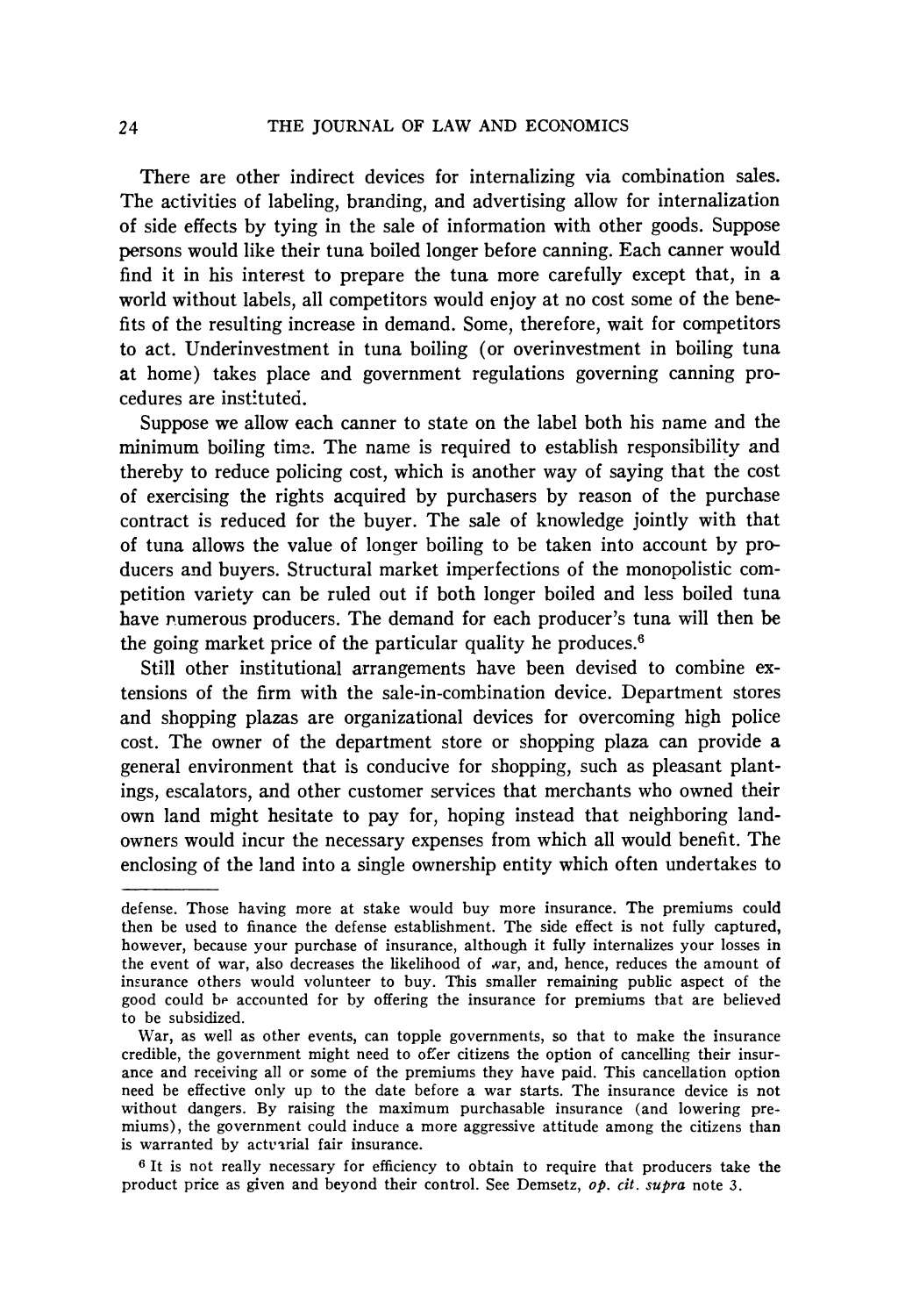**provide services usually provided by government from tax revenues, such as streets, sidewalks, refuse collection, and even police protection, allows the owner to exclude those who refuse to pay rentals which cover the cost of these services. The competition of various plazas and department stores will provide ample opportunity for merchants to select the services that they wish to buy without fearing or counting on free-loading. Apartment buildings can also be viewed in the same light, and especially the modern apartment building which combines office and recreational space with living space. The development of these institutional arrangements provides an interesting challenge to political institutions for the provision of many of the services generally presumed to be within the scope of the polling place.** 

**The preceding discussion has taken as given the state of technical arts. The levels of exchange and police costs that are required for effective marketing and the costs of government substitute services depend on how well we master the technology of operating markets and governments. Attention is sometimes called to the fact that emerging technical developments will make the use of markets or governments more economic than they now are. There are surely many instances where this is true. However, our analysis suggests that technological developments can operate in the opposite direction. At the same time that technology is reducing the cost of using these alternative institutional arrangements for economizing, it is also reducing the cost of constructing parking spaces, of developing fire resistant corn, and of mass producing automobiles. Whether or not it pays to increase the extent to which we exchange via markets, protect private property rights, or use alternative government devices depends on how much we will thereby reduce production cost and crop damage. Markets or their government alternatives should come into greater prominence only if technical developments lower the costs of these institutional arrangements more than they reduce the costs of producing parking spaces and cars and the cost of crop damage.** 

**Essentially, we have argued in this paper that there exist no qualitative differences between side effects and what we may call "primary" effects. The only differences are those that are implicitly based on quantitative differences in exchange and police cost. Suppose a factory invents a new more efficient furnace which can burn a cheaper grade of coal than can existing furnaces. The burning of cheap coal, we will assume, dirties homes in the neighborhood. We label this effect as side or neighborhood or external, but its real economic implication is to reduce the wealth of nearby homeowners. If this same factory, by virtue of its new furnace, successfully forces a nearby competing firm out of business, and if the resulting decline in demand for housing reduces the wealth of neighborhood homeowners, we do not become concerned. Why the difference in our attitudes toward these two situations which have the same effect on homeowners?**